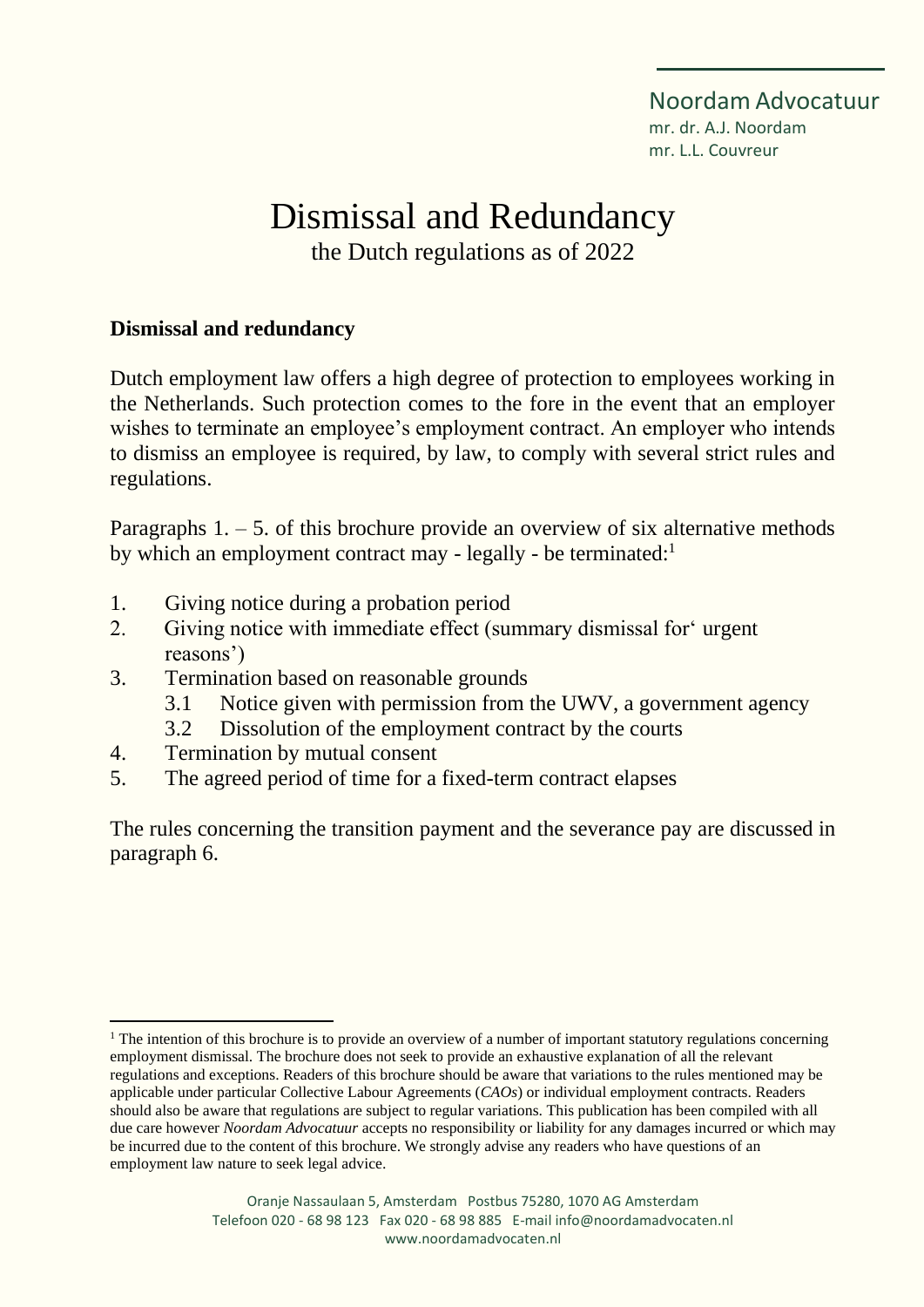# Noordam Advocatuur

mr. dr. A.J. Noordam mr. L.L. Couvreur

# **1. Giving notice during a trial (probation) period**

An employer and employee may choose to include a probation period in an employment contract at the time that the contract is drawn up. The maximum probation period depends upon the duration of the employment contract:

| Duration of employment contract                                          | <b>Maximum probation period *</b> |
|--------------------------------------------------------------------------|-----------------------------------|
| Indefinite contract                                                      | 2 months                          |
| Contract of 2 years or longer                                            | 2 months                          |
| Contract of less than 2 years                                            | 1 month                           |
| Contract of 6 months or less than 6 months   No probation period allowed |                                   |
| Contract for the duration of a project                                   | 1 month                           |

**\*** The provisions of a Collective Labour Agreement may deviate from the given maximum probation periods.

During the probation period both parties may terminate the employment contract with immediate effect. Should the employee ask to be provided with reasons for the termination the employer is required to confirm such reasons in writing. Termination during the probation period must not be discriminatory.

# **2. Giving notice with immediate effect**

Both parties may terminate the employment contract with immediate effect for 'urgent reasons' (*dringende redenen*). The reason, or reasons, for the dismissal must be specified immediately. Examples of 'urgent reasons' include: theft, refusal to work, misrepresentation on a job application or grossly neglecting duties in any other way.

The validity of a summary dismissal depends on: the seriousness and nature of the circumstances leading to the dismissal and the personal circumstances of the employee. When summarily dismissing an employee the employer should be aware that - if the employee disputes the dismissal - the employer will be required to prove that the immediate dismissal was justified.

# **3. Termination based on 'reasonable' grounds**

The employer may terminate the employment contract if there are (a) reasonable grounds for termination *and* (b) re-employment in another suitable position is impossible within a reasonable time, with or without the aid of training, or reemployment cannot be reasonably expected from the employer. Depending on the reasons for dismissal, the employer should (a) gain permission from the UWV or (b)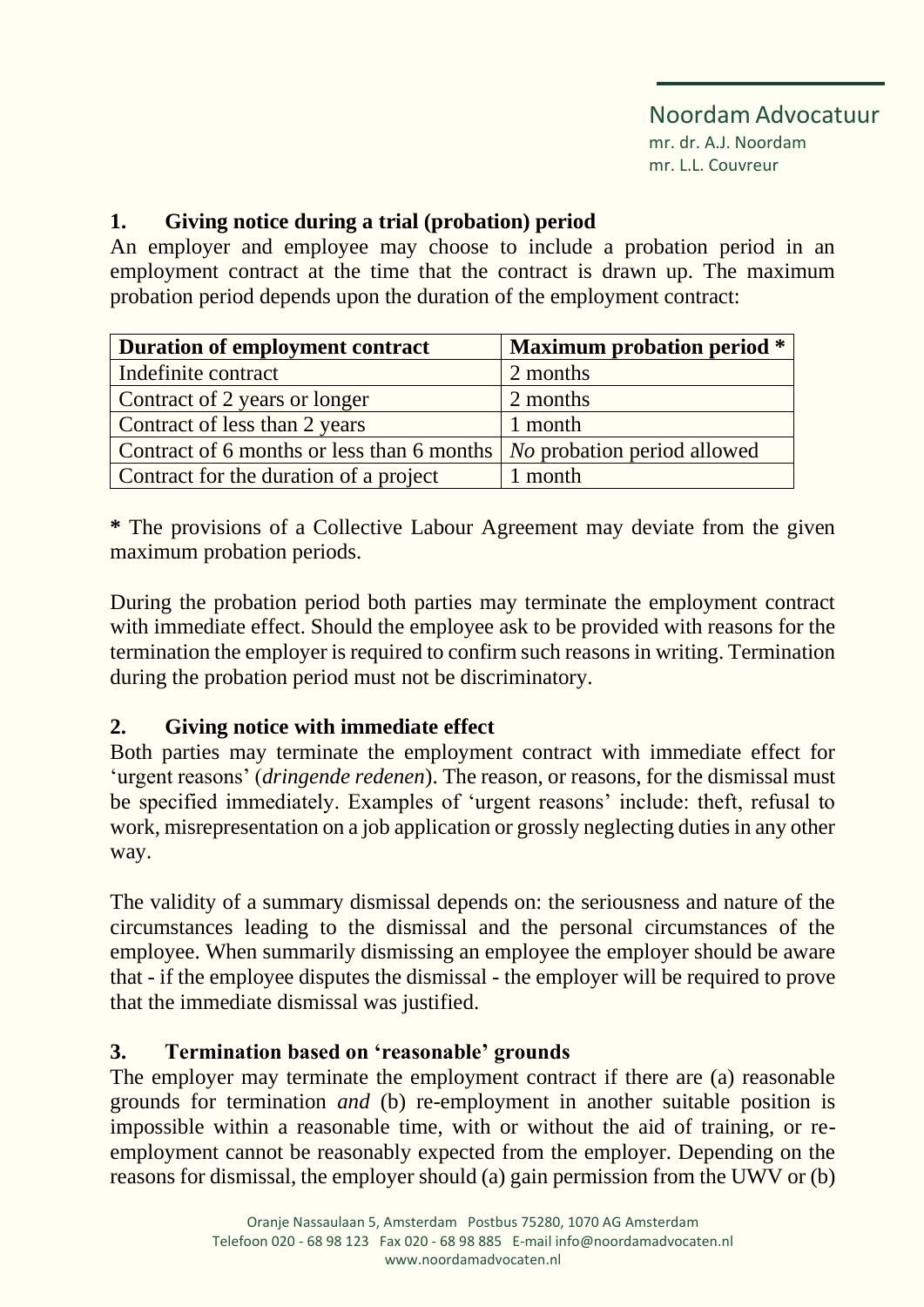Noordam Advocatuur mr. dr. A.J. Noordam mr. L.L. Couvreur

request dissolution of the employment contract by the courts – for further details see paragraph 3.1 and 3.2 below.

**3.1 Notice given with permission from the UWV, a government agency** In the event of **redundancy** or **long-term disability** of the employee the employer must gain permission to give notice from the UWV.

• If employees with interchangeable positions are made *redundant* the so-called 'principle of reflection' applies. According to this principle the employer must first divide the company's employees into age groups for each category of interchangeable positions. Subsequently, the employee who has served the shortest period of employment in each age group and category must be nominated for dismissal. In the event of a 'collective redundancy' concerning twenty or more workers the Employment Office will not examine the financial and economic reasons if the employer is able to provide the UWV with a *consenting* statement from the relevant workers' union. More detailed criteria are included in the UWV *Regulations on Dismissal (Ontslagregeling)*.

Please note that specific rules prevent the employer from giving notice to employees during an employee's pregnancy or maternity leave, or during an employee's sick leave. However, such employees are not always protected against termination of employment on the basis of redundancy.

• In the event that an employee is dismissed for reasons relating *to long-term illness or disability* which has lasted at least two years, the UWV examines whether the employer is able to find a position for the employee elsewhere in the organization. The employer must demonstrate that it is not possible to modify a position or find a suitable alternative position for the employee (if necessary with appropriate training) within 26 weeks.

Upon termination of the employment with permission from the UWV, the employer will be required to pay the employee a transition payment – for further details see paragraph 6 below.

The employee may appeal against the decision of the UWV. If there are no reasonable grounds for dismissal the court can decide to restore the employment contract or, in the event that restoration is not possible due to culpable acts or omissions by the employer, the court may grant a fair compensation to the employee on top of the transition payment.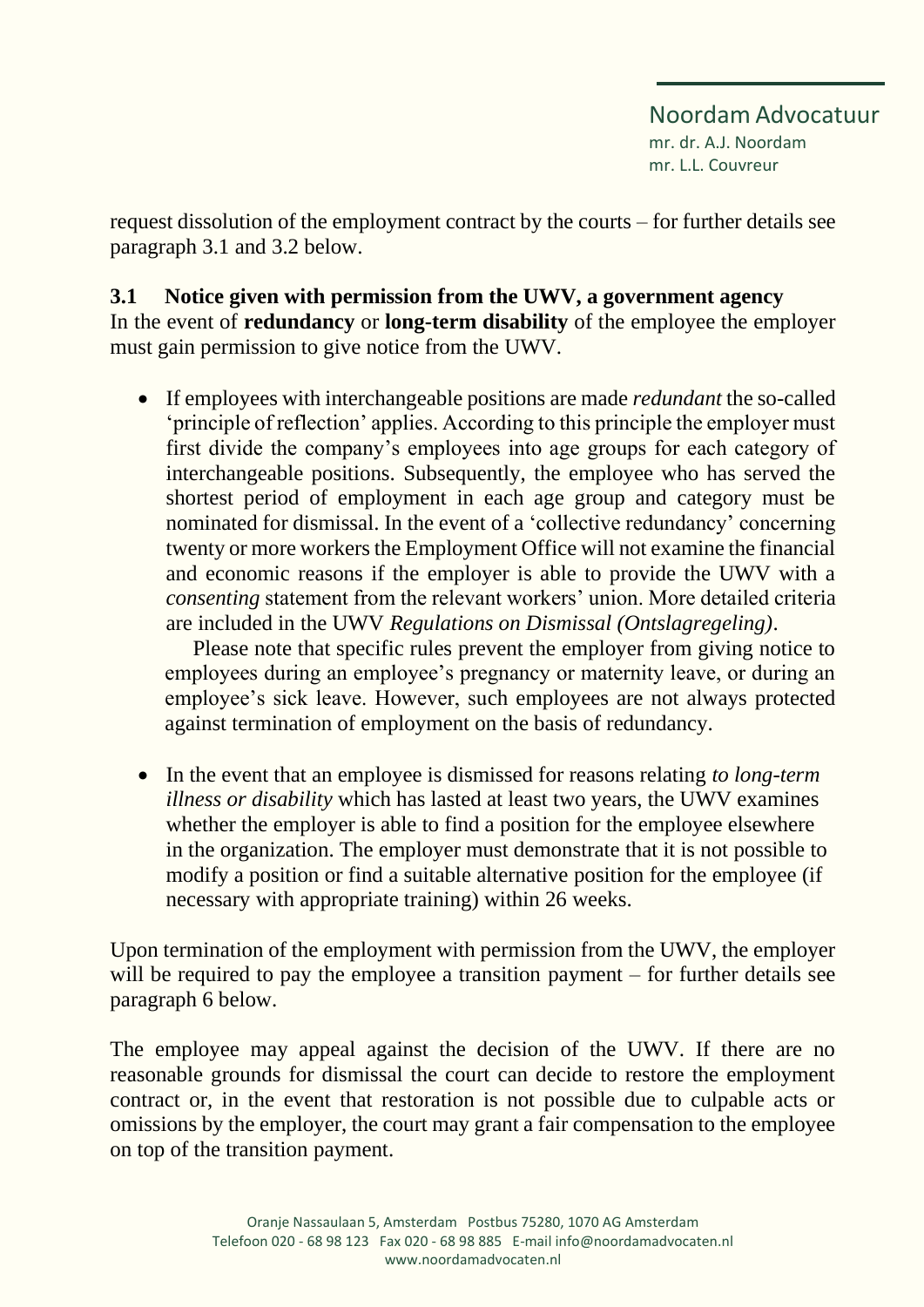mr. dr. A.J. Noordam mr. L.L. Couvreur

#### **3.2 Dissolution by the courts**

The employer may request the courts to terminate an employment contract for reasons other than redundancy or long-term disability. The reasonable causes for dismissal are listed in the statutory rules and include:

- (1) frequent sick leave,
- (2) non-performance on behalf of the employee,
- (3) a culpable act or omission,
- (4) refusing to perform the stipulated work based on grounds of conscientious objections,
- (5) the breakdown of the relationship between the employer and the employee,
- (6) other circumstances due to which the employer cannot be expected to continue the employment contract, or
- (7) a *combination* of two or more causes referred to under (1), (2), (3), (5) or (6) above – in such case, however, the compensation to be paid to the employee may be up to 50% higher.

In the event that the employer requests permission to terminate the employment contract from the UWV and the UWV refuses to grant such permission, the employer may then petition the court to terminate the employment contract. The employee may also request that the courts terminate the employment contract. These courts decisions may be appealed by either party.

When the courts have terminated the employment contract, the employer may be obliged to pay to the employee a transition payment and/or severance pay based on statutory rules and/or the court's decision in a specific case - for further details see paragraph 6 below.

#### **4. Termination by mutual consent (amicable settlement)**

Parties may terminate an employment contract by mutual consent. In such case both parties agree on the termination date, a possible severance pay and other settlement conditions. The employee may reconsider within two weeks after signing a termination agreement without giving any reasons for such reconsideration. Should this occur, the employment will continue. When consenting to the termination of employment it is important that the so-called '*fictive* notice period' is respected. The fictive notice period is the notice period which would apply had notice been given. The fictive notice period can delay the date from which unemployment benefits may be paid to the unemployed employee.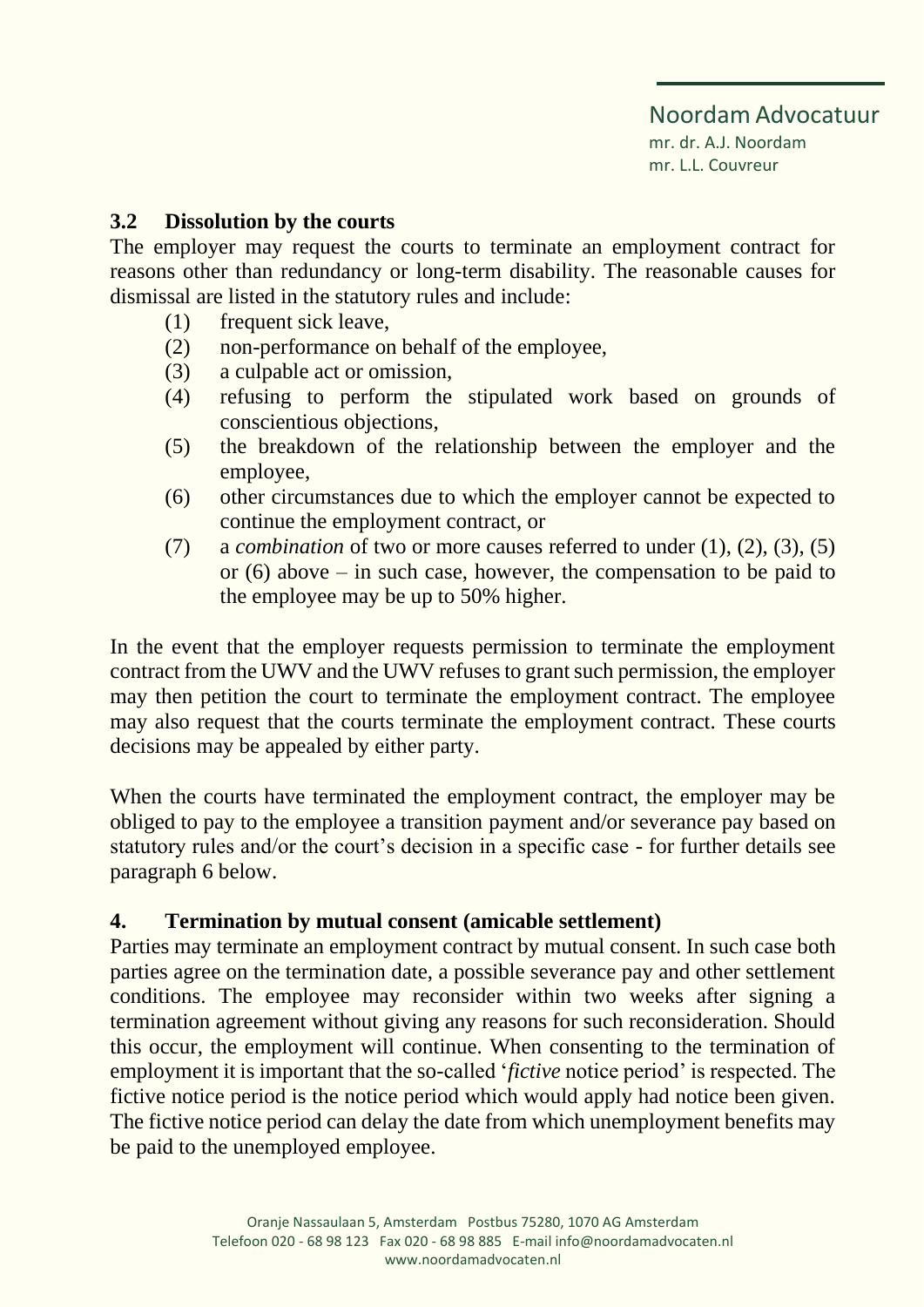#### Noordam Advocatuur mr. dr. A.J. Noordam

mr. L.L. Couvreur

# **5. The agreed period of time for a fixed-term contract elapses**

In the event that an employment contract is entered into for a fixed period of time and such time period elapses the contract ends automatically. In such situation there is no need to give notice, dissolve the contract or terminate the contract by mutual consent. However, where the contract is a fixed-term contract for a minimum of six months, the employer is required to inform the employee in writing, at least one month before the end date, whether or not the contract will be continued. If this rule is not observed the employer has to pay the employee one month extra salary.

In the event of successive fixed-term contracts the so-called *chain rule* applies. According to the chain rule a contract for an indefinite period will come into existence (a) after 36 months or (b) as of the commencement of the fourth fixedterm contract, unless there is a break of more than six months between such successive contracts.

# **6. Transition payment and severance pay**

Upon termination of the employment by the employer, the employer will be required to pay the employee a **transition payment**. This also applies if a fixed-term contract is not extended or in case of a termination during the probation period.

The calculation of the transition payment is based on the years of service. The employee is entitled to 1/3 of the monthly salary for each year of service from the first day of employment or a pro rata amount in the event of incomplete years of service.<sup>2</sup> The transition payment is limited to  $\epsilon$  86,000 (2022) or a maximum of one annual salary if the employee's annual salary exceeds  $\epsilon$  86,000. The transition payment is intended to assist the employee in finding a new job after dismissal, for example through education. It may be that an employer has incurred costs for education or outplacement prior to dismissal. These costs can be deducted from the transition payment under certain circumstances.

Several exceptions to these rules may apply:

• If the employer is declared bankrupt or if other insolvency proceedings apply the transition payment is no longer due and payable. Businesses undergoing financial distress may pay the transition payment in instalments;

<sup>&</sup>lt;sup>2</sup> For example, if the employment agreement started on January  $1<sup>st</sup> 2022$  and ends on August  $31<sup>st</sup> 2022$ , the employee is entitled to 1/3 x monthly salary x 8/12. If the employment agreement started on 1 January 2021 and ends on June  $30<sup>st</sup> 2022$ , the employee is entitled to  $1/3$  x monthly salary x 1.5.